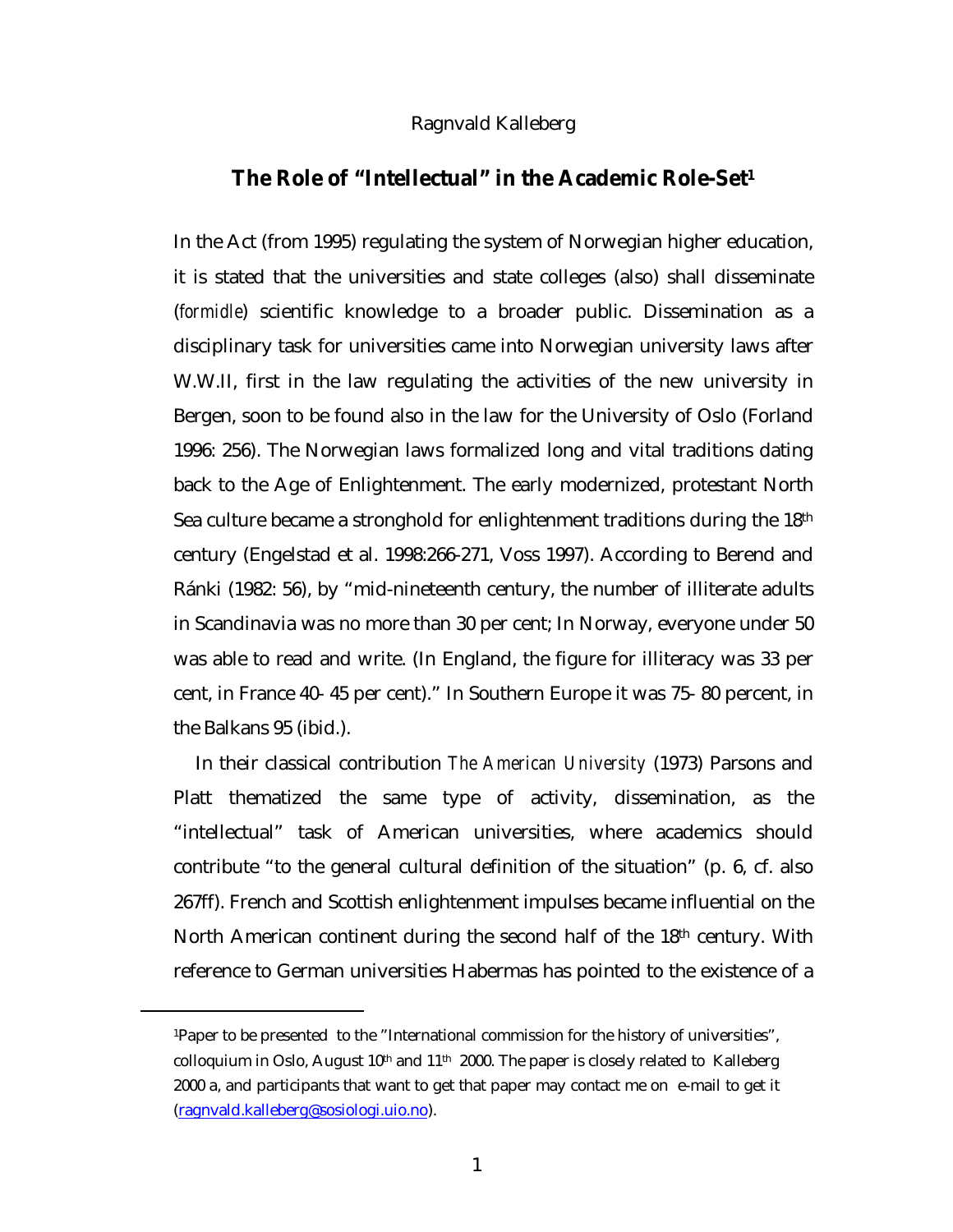long- and partly distorted- tradition of public dissemination and *Aufklärung*, going back to the end of the 18th century (Habermas 1981, 1989a, b, 1996).

He convincingly insists on the lasting realism of the bundle conception of universities (Parsons), comprising four interdependent processes of inquires. He ties this to the original Humboldt-conception of "unities": "the unity of research and teaching, the unity of science and scholarship with general education, the unity of science and scholarship with enlightenment, and the unity of the scientific and scholarly disciplines" (1989a: 122).

The focus of this paper is on the (individual and institutional) task of the translation of knowledge and insights from a specialized research community to audiences outside of the specialty. I generally label this the "intellectual" task of universities and university academics, but use the concepts of dissemination and public discourse as closely related expressions. In the generalized perspective used here then, all academics may have an intellectual task.

There are serious terminological problems in this area. In the American setting it is often vaguely referred to "service" as a general third task for universities, in addition to research and teaching/study. The reference to "public intellectuals" (in the American sense) is more in accordance with the type of activity discussed here than "service" (which often also refers to administrative work and professional services for clients). My use of the concept "intellectual" is somewhat similar to Lipset´s generalized use in *Political Man* (Ch. 10). He refers to three areas (art, science, religion), the creators of culture (as authors and scientists) and the disseminators of culture (as actors, musicians and teachers). My focus is then on science and scientists as creators and disseminators of knowledge. My terminology also has much in common with Merton´s use of "intellectuals" as persons in limited and ordinary social roles, devoting "themselves to cultivation and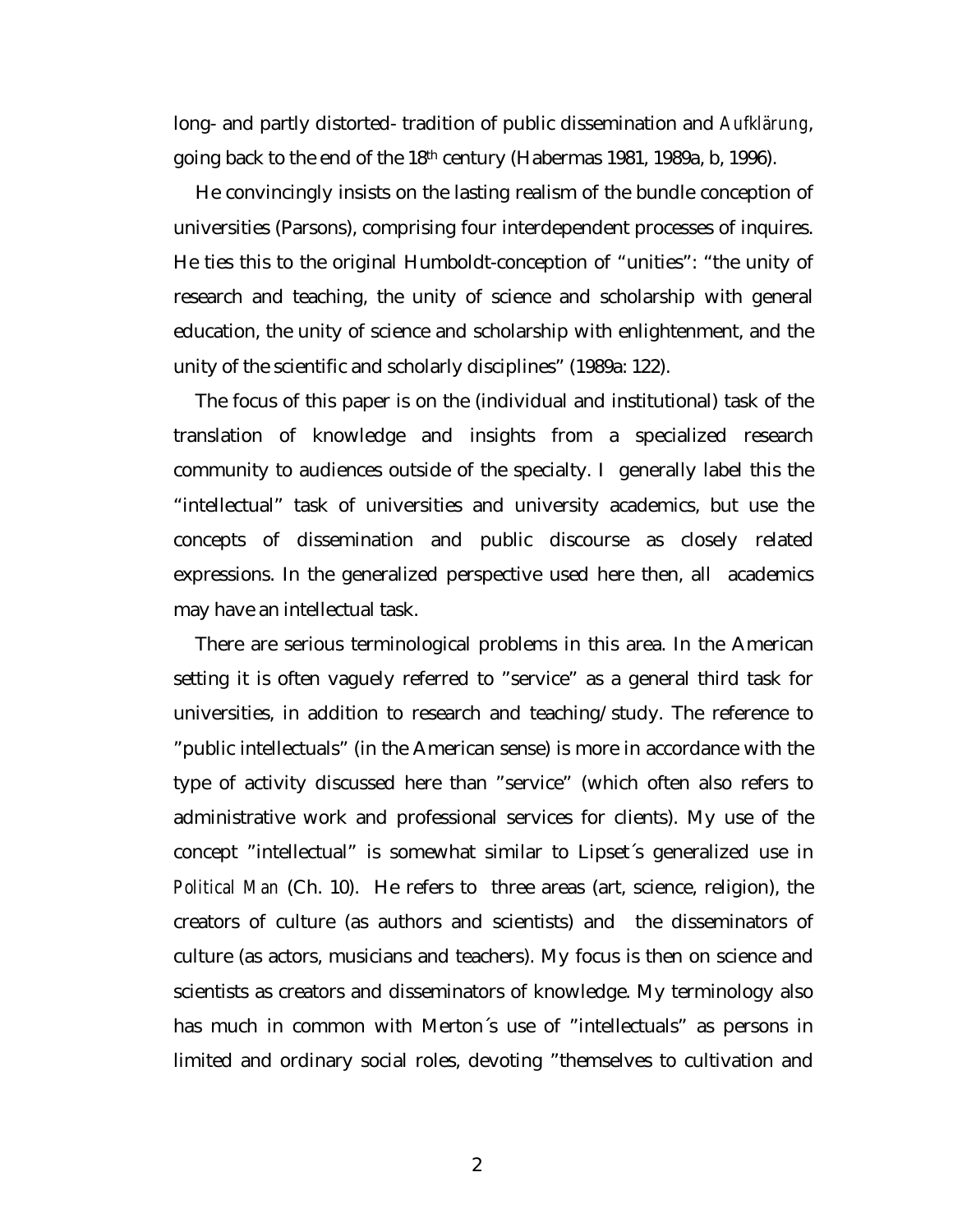formulating knowledge.....we normally include teachers and professors among the intellectuals" (Merton 1968: 263).

The general identification of this task has become problematic. According to my experience in several universities in different parts of the OECD-area, there is a strong tendency today to make invisible or misidentify this type of activity. The task is often misidentified as PR (for a researcher, program, institute or university). But PR- and related activities-is a form of leadership task, connected to the self-governance of scientific institutions. Activities as PR and fund-raising are important and legitimate tasks within university disciplines, but are analytically separate from the one focused here. Dissemination and public discourse may have positive and negative consequences for visibility and money resources, but these are essentially byproducts of intellectual activities (dissemination and public discourse).

There are relatively few theoretical contributions and much uncertainty about the more precise character of this intellectual task as (more or less) institutionalized practices in universities, included the question if it really is a (primary) disciplinary task in the bundle of inquiries going on in universities. There are few case studies, representative surveys or comparisons (e.g. between disciplines, institutions, nations or historical periods) about how and to which degree this task is actually realized in universities around the world. In the following I try to identify the task and document some of the Norwegian activity in this area. I had hoped to have some more concrete comparative material in the paper at this stage, making it possible to compare Scandinavian, German and American universities in this field, but have not come that far yet. As it now stands this is a paper oriented toward the identification of an important academic task and to the clarification and creation of interesting research questions.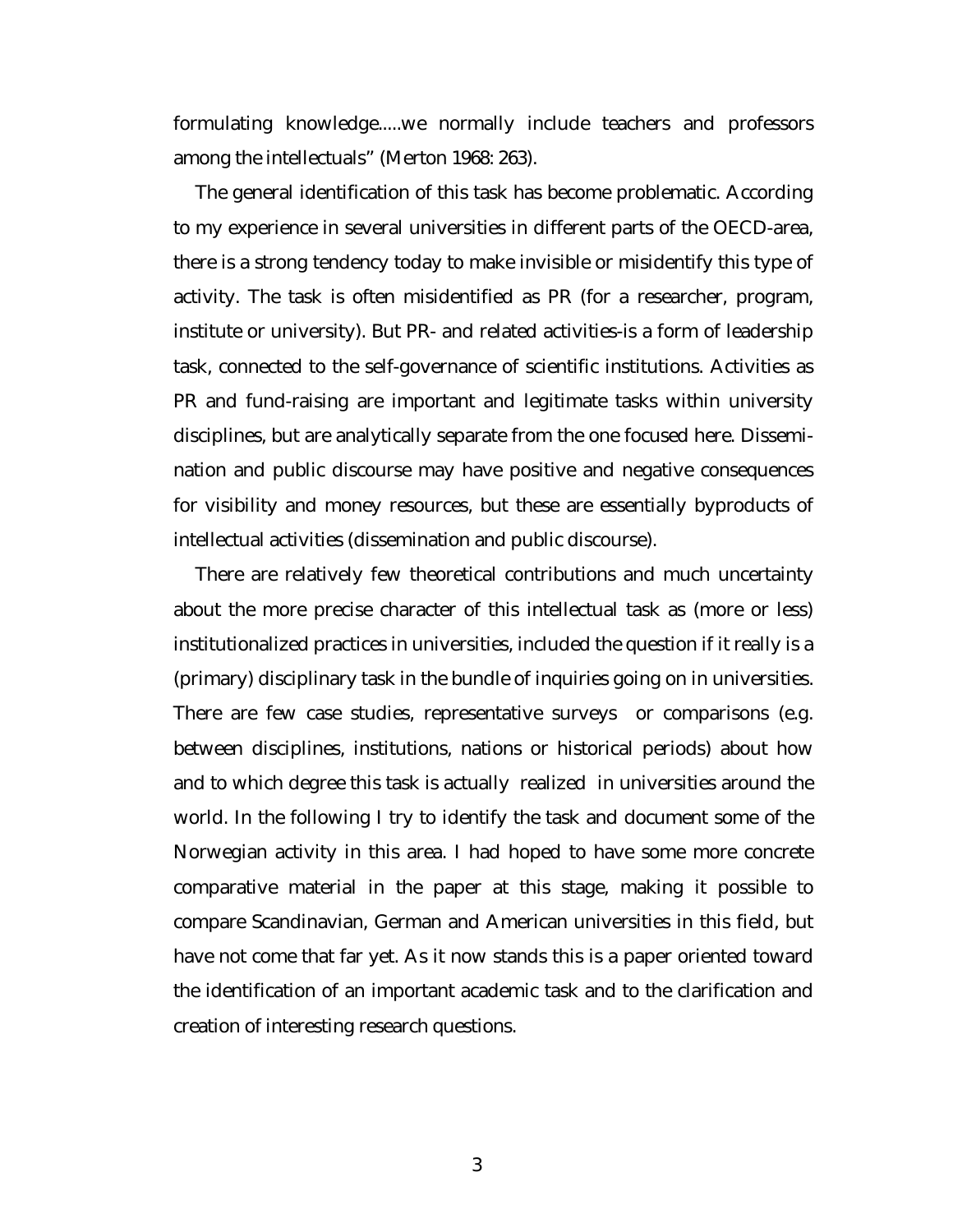#### <span id="page-3-0"></span>**1. What is the academic doing in the role of "intellectual"?**

When I speak of an academic engaged in dissemination of scientific knowledge and insight, I refer to a researcher communicating findings, general insights and methodological approaches and evaluations from a specialized research field to a public outside of the actual field. I also refer to academics participating in discourses within broader publics, when their contributions to a significant degree is based on scientific knowledge.

Dissemination and public discourse generally requires (more or less) translation into a language that is understandable for non-members of the specialty. In order to be interesting it also generally have to be explicated in ways different from the specialty. Such dissemination may consist in disseminating one's own research or that of others, it may be oriented towards the presentation of new findings, but also to the dissemination of old insights, for instance those established by Newton, Toqueville or Darwin. It may also consist in taking a stand on essential issues of the day or trying to get new issues onto a public agenda.

#### **The academic role-set**

Scientific disciplines can be analyzed as constellations and combinations of five different institutional programs, resulting in five types of end-products: 1) *research programs* resulting in publications; 2) *teaching and study programs* resulting in educated students on different levels; 3) *intellectual programs*, dissemination and public discourse, resulting in scientific literacy in a broader public and contributions to public discourses, learning going in all directions; 4) *"professional", or expert programs*, as giving useful advice or contribute to direct development for users (such as enterprises, state administration and individual clients); and 5) *self-governance programs* resulting in well functioning institutions, such as good university departments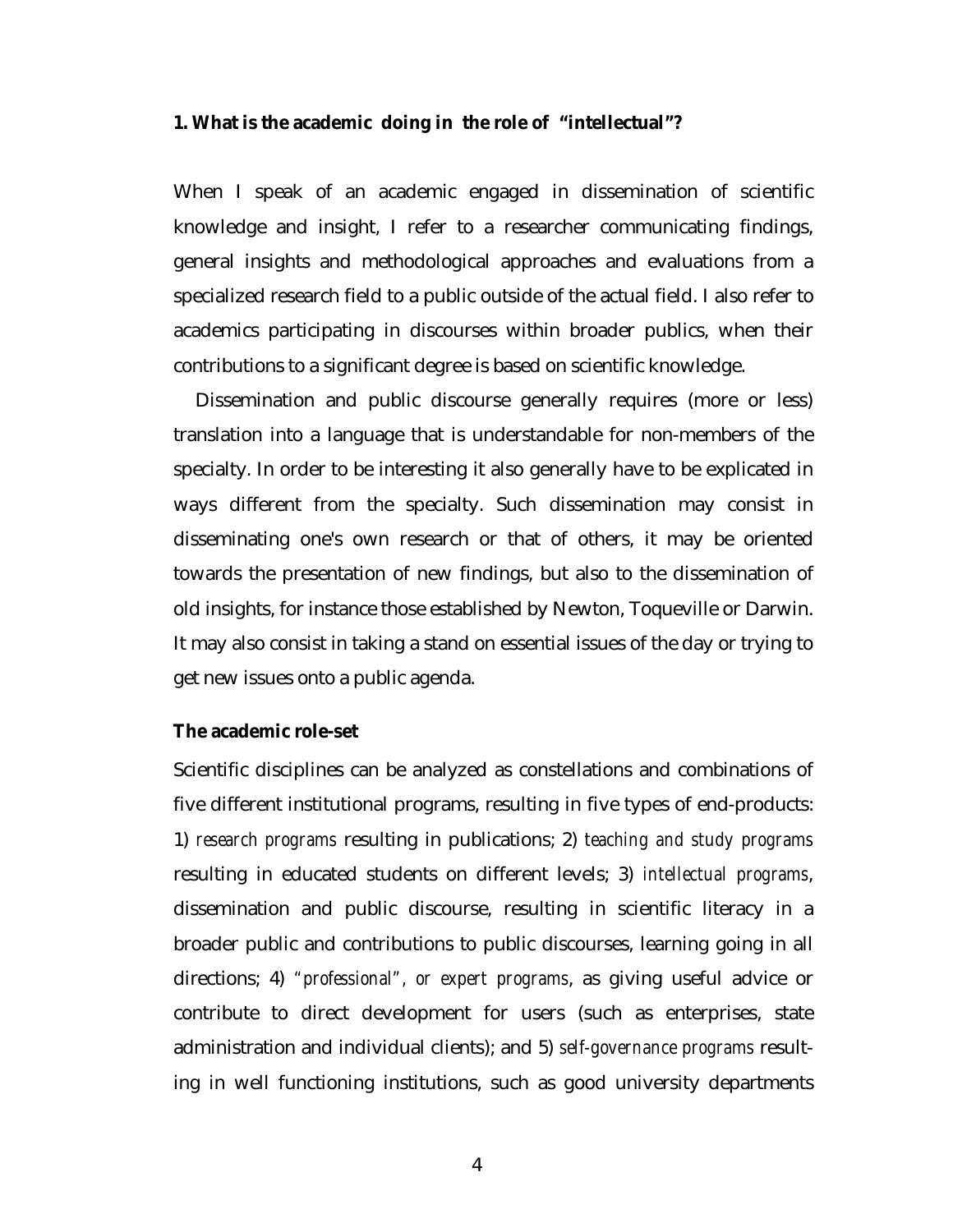<span id="page-4-0"></span>(Kalleberg 2000a: 229-232). The role-set of the university academic, then, consists of five primary roles: researcher, teacher, intellectual (disseminator), expert and academic citizen (active in selfgovernance or delegating governing responsibilities to others).2

In programs of dissemination and general discourse, academics do not primarily communicate with colleagues as in research fields with peer control, not with students as in teaching and study situations, and not (as experts) with clients and other users. In this "intellectual context" academics interact with those outside of the specialty, i.e. non-specialists, all those who are not members of the focused research specialty. The intended end-results of work within this program are not specialized, graduated students or problem-solving for clients and other users, but improved knowledge and insight for people outside of the research specialty, included learning for the specialist now moving in this broader context of communication.3

# **2. What do we know about the intellectual task of dissemination and public discourse?**

The task of dissemination as a basic disciplinary task in itself, is not only poorly identified, but also poorly documented. To my knowledge, there are few empirical studies of such activity in any national community and hardly any comparative studies. (On some exceptions to the rule that there are few studies in this area, see Shinn and Whitley 1985, Nelkin 1995). I know of no in-depth, comprehensive study of dissemination and public discourse in any

<sup>2</sup> I (Kalleberg 2000a) have reworked Merton´s conception of role-set somewhat (cf. Merton 1968: 422-38, 1973: 519-22, 1976, Ch. 1).

<sup>3</sup> The specification of audience (or public) is important to identify institutional context and nature of the task. Merton (1968: 266) distinguishes, for instance, between bureaucratic and unattached intellectuals according to "a difference in the "client" of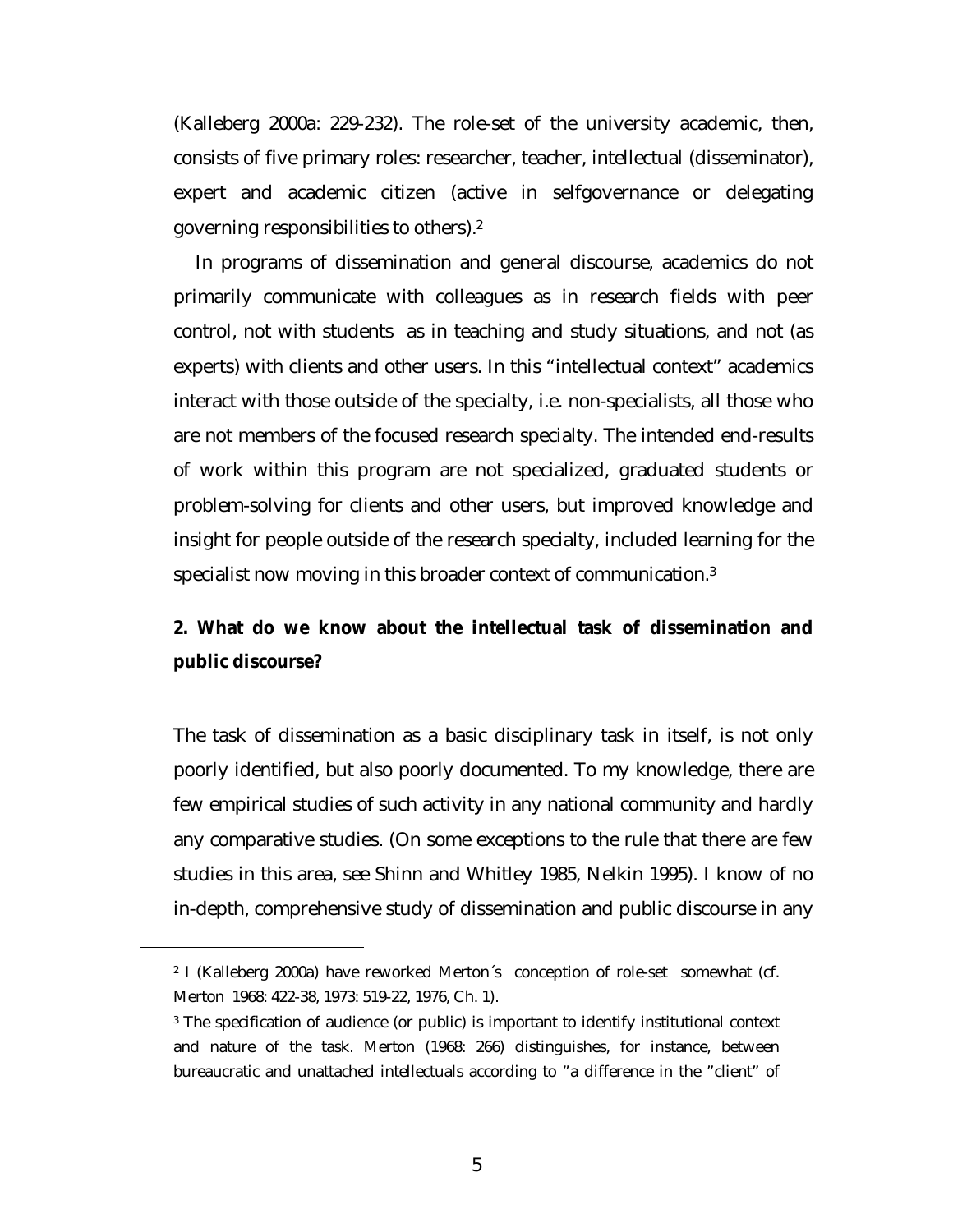OECD-country. This sub-field of research is not only seriously underdeveloped, but also seriously distorted. Research-questions about this area nowadays are either not asked or tend to be distorted, perverted into instrumental questions about PR and lobbying strategies. (On the silencing and perversion of research questions, cf. Engelstad et al. 1998, Ch. 4).

Let us have a look at the Norwegian setting. If one looks at what is documented from universities themselves, from research councils or state ministries, one would say that there is little dissemination being performed in the Norwegian system. According to the University of Oslo´s *Yearly Report* from 1997, for instance, academics in the Medical Faculty were almost invisible in this arena during that year. Norwegians reading newspapers and listening to the radio, know that this was not correct. Norwegian medical researchers regularly publish in a Norwegian Journal for medical practitioners and for the interested public, a publication much read, cited and discussed. Physicians are regularly reported and interviewed in the mass media and they take part in public discourse. This was therefore not a case of lack of such disciplinary activity, but of little or no reporting of it. Under-reporting is typical for most fields and institutions, being a function of inadequate reporting routines, as it was concluded in a recent report from the University of Oslo (UiO 1999: Ch. 3).

But there are some relevant contributions in this area, even one survey. Kyvik (1994) sent a questionnaire (in 1992) to all faculty members of the rank of assistant professor or higher at Norway´s four universities (in Oslo, Bergen, Trondheim and Tromsø). He shows that 48% published at least one popular article (i.e. dissemination) during the three-year period 1989-91, on average 1.8 articles. (The average number of scientific publications in the same period was 8). More humanists were active in publishing of popular

the two kinds of intellectuals": specific policy-makers and one or another general public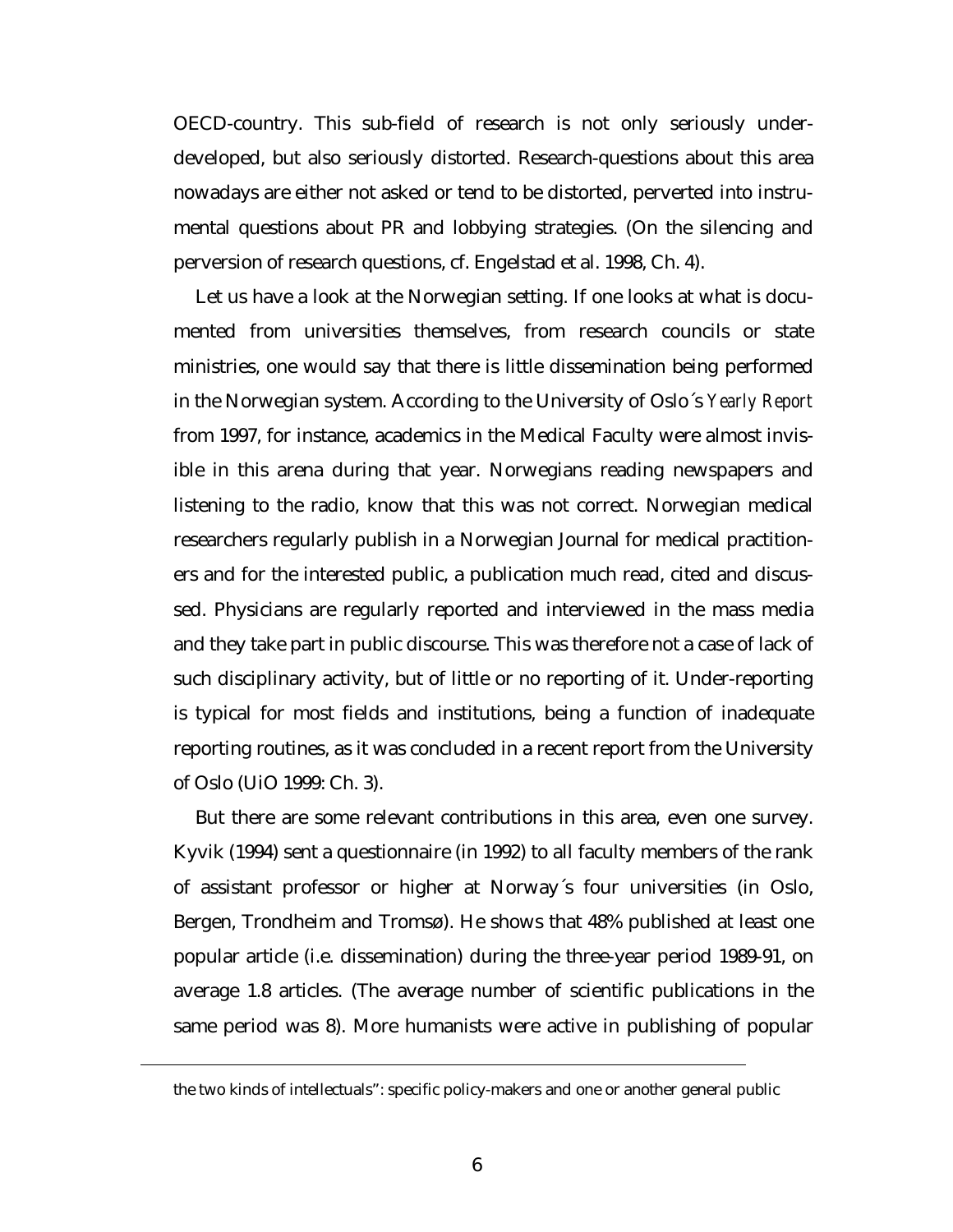scientific articles than natural scientists (68% vs. 43%). 30 percent of the faculty published at least one contribution to public debate in the same period, varying between 50 percent in the social science and 17 percent in technology" (op.cit.:145). As with scientific publication the data showed large differences in productivity between academics. One fifth of the researchers were responsible for 50% of the scientific output. The dissemination pattern was even more skewed: "Half of all popular scientific articles are published by 6 percent of the faculty and only 4 percent of the researchers have published half of the contributions to public debate" (op.cit.:147).

Now and then it is assumed that dissemination is external to science, primarily undertaken by non-scientists, ex-scientists and failed scientists. Kyvik found on the contrary, that 96% of those who had published for the general public had also published scholarly work in the same period. He documents that "the most productive researchers in terms of scientific publishing has also placed most emphasis on non-scientific publishing". Those having been active in dissemination "have published about 60 percent more article equivalents than those who have not published scientific literature. There are only small differences between the fields in this respect" (Kyvik 1994:148).

Case studies of specific authors may learn us much about this activity. The leading Norwegian sociologist in the second half of the 20<sup>th</sup> century was Vilhelm Aubert, internationally recognized as a leading scholar in sociology of law (for an overview, see Kalleberg 2000b). Aubert underlined the importance of the intellectual role. Let us just focus on three points here. First: Aubert insisted on the dialogical character of dissemination and public discourse, as clearly was the case with him. Learning goes in both directions. Second: Aubert generally wrote for several audiences at the same time, not only for other sociologists, for a general public or for students. When we

<sup>(</sup>also p. 536).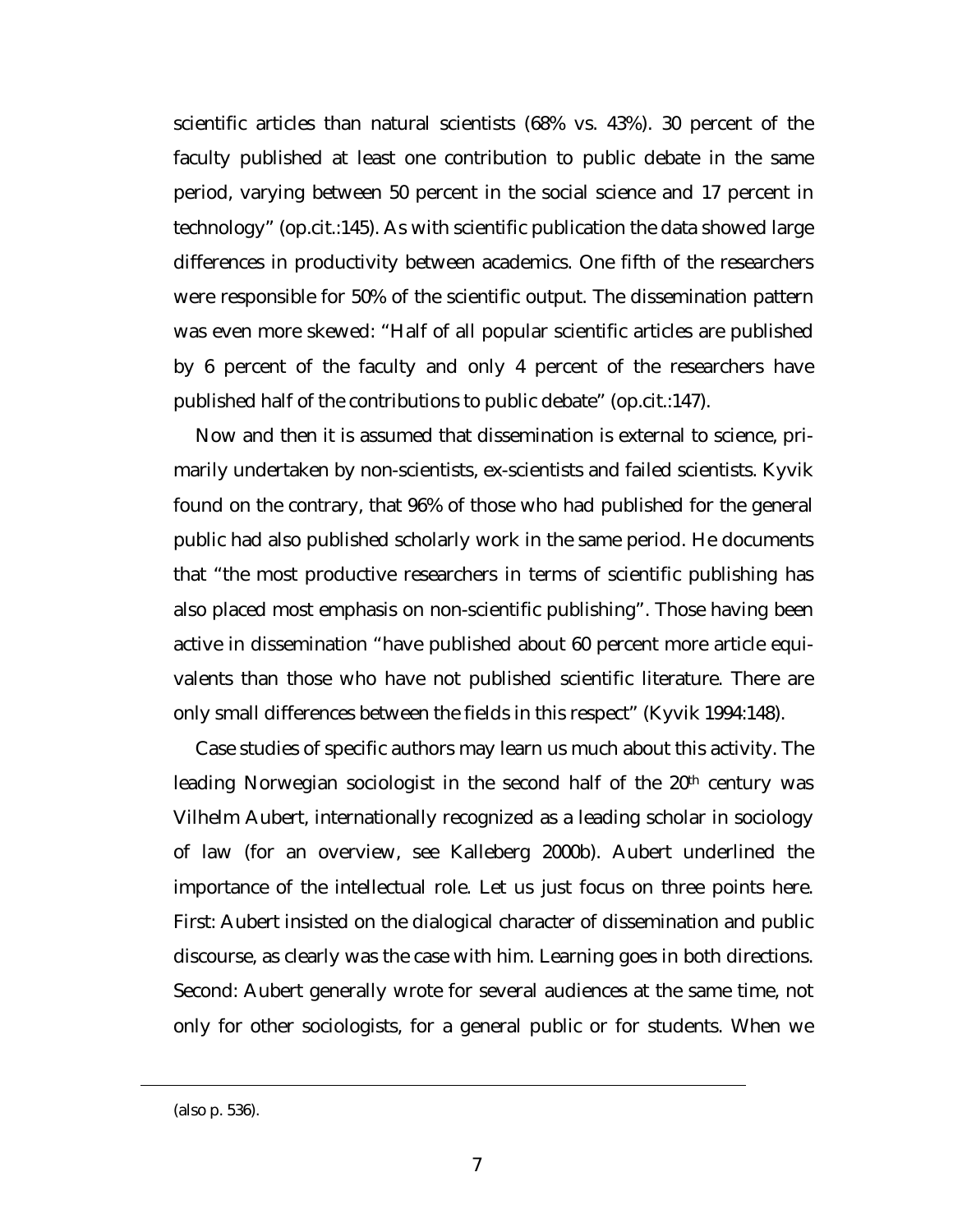construct conceptions of academic tasks and role-sets, we have to generalize to find similarities between several different disciplines. But these are analytical distinctions. It is more natural to have a distinction between scientific and general audiences in the natural sciences than in the social and cultural ones.4 It is not unusual to publish books and articles in disciplines like history and sociology that are directed to the colleague and the "interested layman" at one and the same time. Third: Aubert insisted on the importance of picking relevant problems, also in basic research. He did not accept the OECD-distinction between basic and applied research as adequate for the social sciences. As a rule, pure, basic research in social science should be focused on significant conditions, problems and challenges in society. The general relevance of the study is stated from the outset (Aubert 1973).

There are some general remarks that can be made after this short presentation of a small scientific community and its interplay with a small population (4.3 million), living in a large area (larger than Germany), located in the north-western corner of Europe, that part of the world often talked about as the "cradle of capitalism" (Voss 1997) in the early modern period, or the cradle of "modern society" (Parsons 1977:141ff). First: It is easy to overlook and forget this intellectual task of dissemination and public discourse, due to inadequate documentation and very little research on it. Secondly: When wanting to understand what goes on in Norwegian universities, we would

<sup>4</sup> This has to do with several factors, such as a) the general competence of the audience. The level of mathematical competence is low in the general population of the capitalist democracies. (Surprisingly-in relation to how easy this type of "language" is?). This is then an important hurdle for direct communication. It also has to do with b) possible contexts of application. Natural sciences produces possible technologies that can be left to experts, whereas knowledge from the cultural and social sciences are absorbed by society through processes of dialogues and self-transformation (contributions to the definition of the situation) (cf. the characteristic "double dialogue" of the social sciences and the fact following from the "Weber-insight" about the importance of reasons in human behavior. Engelstad et al. 1998: 117-120, 89).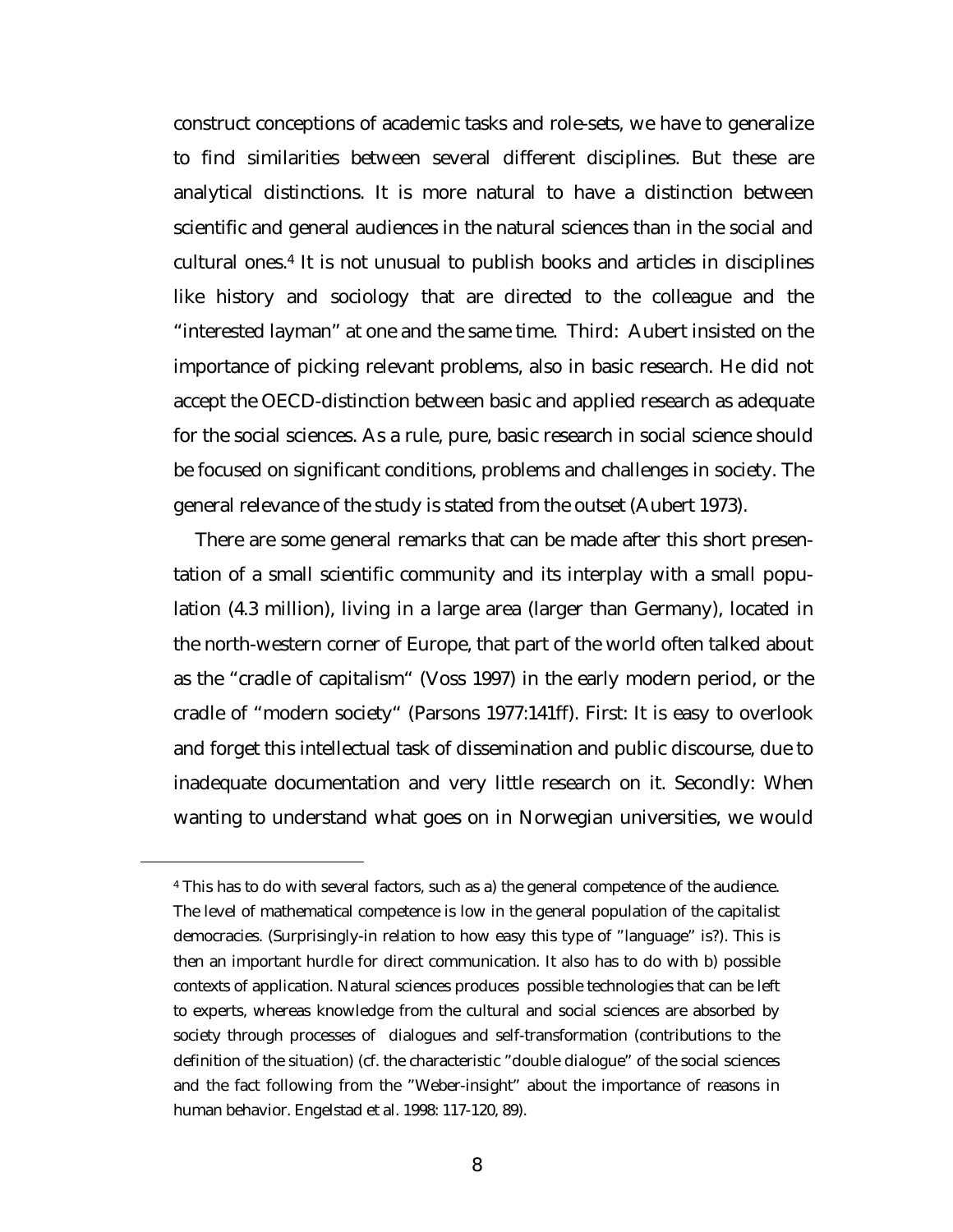<span id="page-8-0"></span>get a distorted picture if we did not analyze dissemination and contributions to public discourse as part of the bundle of inquiring activities constituting Norwegian university science. It is probably at least as important to understand the research-dissemination-public-discourse nexus as the researchstudy nexus (cf. Clark 1995) in order to understand what goes on in and around universities. Thirdly, the fact that social scientists are more active in this field than natural scientists, should not create worries among social scientists about the closeness to ordinary language and assumed corresponding low levels of scientific formalization and sophistication. Generally spoken this closeness to ordinary language is desirable and not something to worry about, contrary to a misguided positivist interpretation of the social and cultural sciences.

## **3. On the weak institutionalization of dissemination in universities**

According to my knowledge, the function of dissemination is poorly institutionalized in universities in the OECD- world. Parsons and Platt showed how the functions of research and advanced teaching, professional training and general education were assigned to different institutions within the university: the graduate schools, the professional schools and the colleges. The fourth function, of "contributing to the general cultural definition of the situation", is described as a task "which has not become so formally institutionalized in organizational divisions of the university system" (p. 6; cf. also p. 104). But the authors insist that it is a task for universities and part of the role-set of professors. Parsons and Platt see nothing natural in the existing lack of institutionalization. They speak of a "structural vacuum" and note that there "does not now exist any specific organizational framework within the university structure for meeting this ideological need, and so far there has not been a strong demand for it" (p.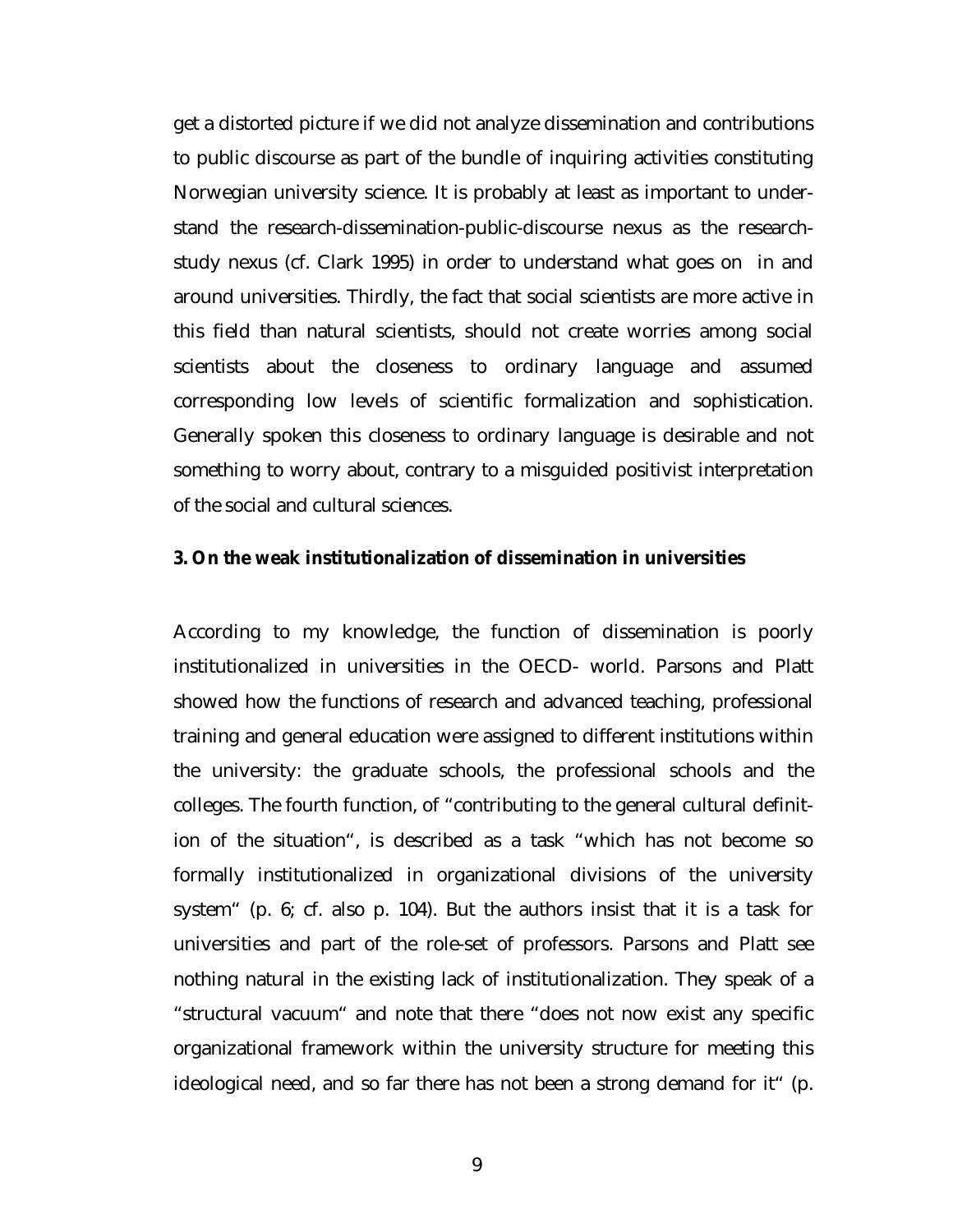292). My impression of the (elite part of the) American university system, is that this is still a valid description. If anything has changed, this function seems to have become weaker during the last quarter of a century, whereas the importance of PR-strategies seems to have become stronger.

This can be identified as a paradoxical and worrisome development that should be studied in its own right. It is paradoxical when related to what happens with public culture and public space in the rich capitalist democracies. Rationality in public discourse today is under pressure from business enterprises, the entertainment industry, commercialized mass media, one-sided special interest groups and technocratic science. Powerful organizations and institutional forces commercialize and instrumentalize public space and deform enlightenment traditions into entertainment. Such developments are also paradoxical when contrasted with educational level in the population. In nations like the UK, the Netherlands, Norway and the US more than half of the persons in each new age group now get some higher education.

Such developments can be discussed as worrisome. A "deformed civic consciousness" and "distorted public agendas" (Dahl 1982:43- 47) are among the most serious problems capitalist democracies face today. Bender (1997: 47) presents this diagnosis of the problems (on the American scene) and one essential element in a desirable cure: "The dissolution of a public sphere and the limited role of academic intellect in whatever survives of that sphere is worrisome…Restoring a place for academic knowledge in the public culture and a role for public discussion in academic culture ought to be a high priority of both academic and public leaders." The bundling of research and dissemination, and the resulting learning in both directions through these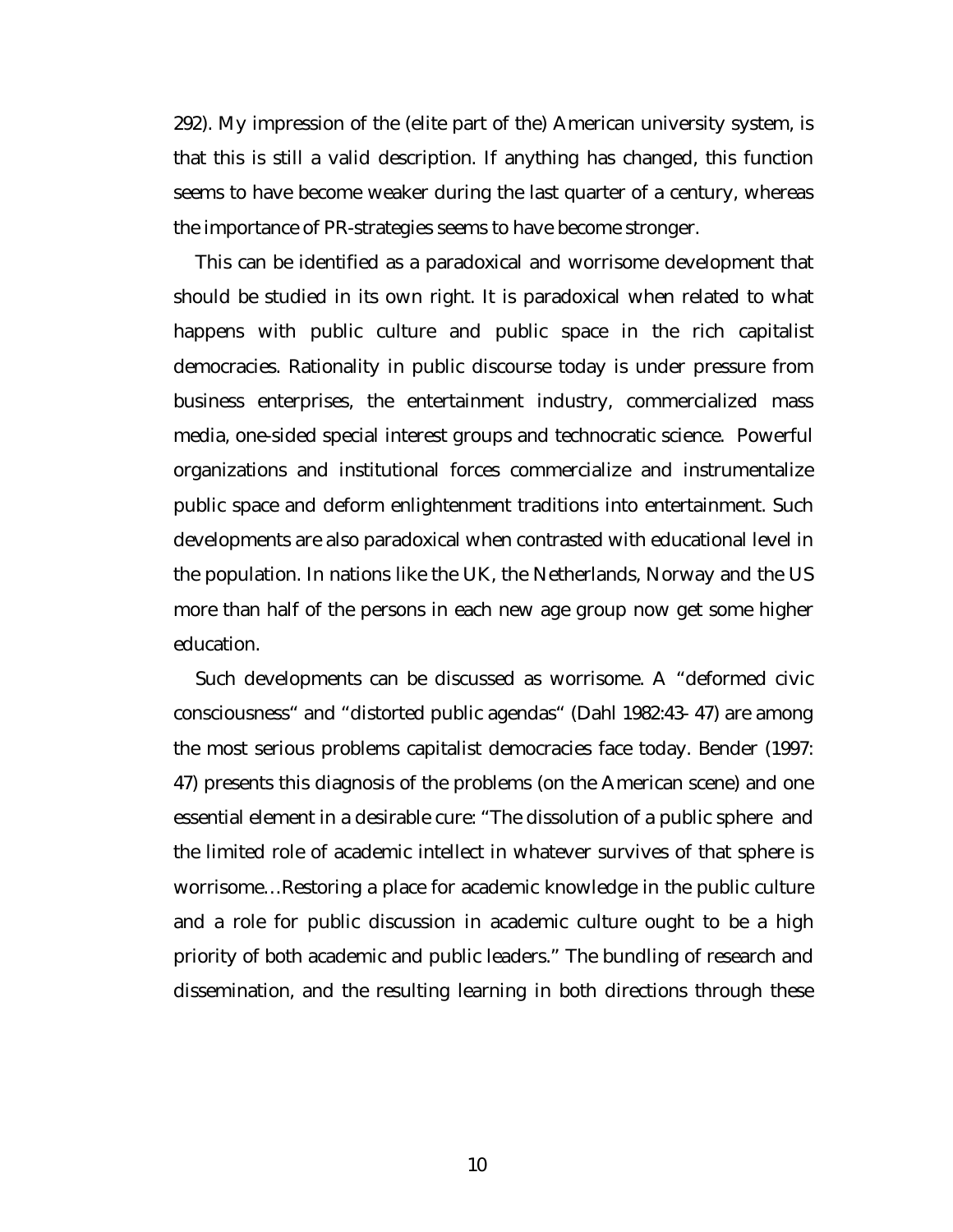<span id="page-10-0"></span>processes of inquiry, are of decisive importance for democratically and culturally sustainable development of pluralist democracies.5

#### **Institutional redesign**

 $\overline{a}$ 

When something is regarded as important enough, institutions are created to produce, maintain or control it, it is not just left to the good will of atomized individuals. It is no coincidence that we live in organizational societies. Universities are large institutions that can affect such developments by their acts and their passivity. They could at least counteract such tendencies of eroding rationality in public discourse and could have as one of their responsibilities that of creating public space, within themselves and in cooperation with schools, media and institutions in civil society, facilitating open and enlightened public discourse. Universities can conceive themselves as central institutions in the historical projects of enlightenment (Kalleberg 2000a).

Such perspectives requires institutional imagination and redesign. An example is reform-processes set in motion at the University of Oslo. An internal policy document about dissemination is interesting in this context. The report contains descriptions, evaluations and recommendations. The package of recommendations requires a certain amount of documented dissemination for people applying for academic positions, introduces

<sup>5</sup> Bender (1973) seeks a deeper contextualization of the relationship between "academic knowledge and political democracy in the age of the university". He takes criticizes Hanna Arendt´s distinction between academic and political truth, because it "could isolate academic intellect. That tendency or result could in turn pose an unnecessarily formidable difficulty for a vision of academic intellects´s involvement in a democratic culture and polity" (p. 128). He points to "our blindness to the contexts" to explain the distinction. I think this is a fruitful approach. It is possible to come further here by leaving his misconception of Habermas (see p. 138), who has actually convincingly criticized Arendt´s distinction (cf. Habermas 1985). Merton´s powerful insistence on the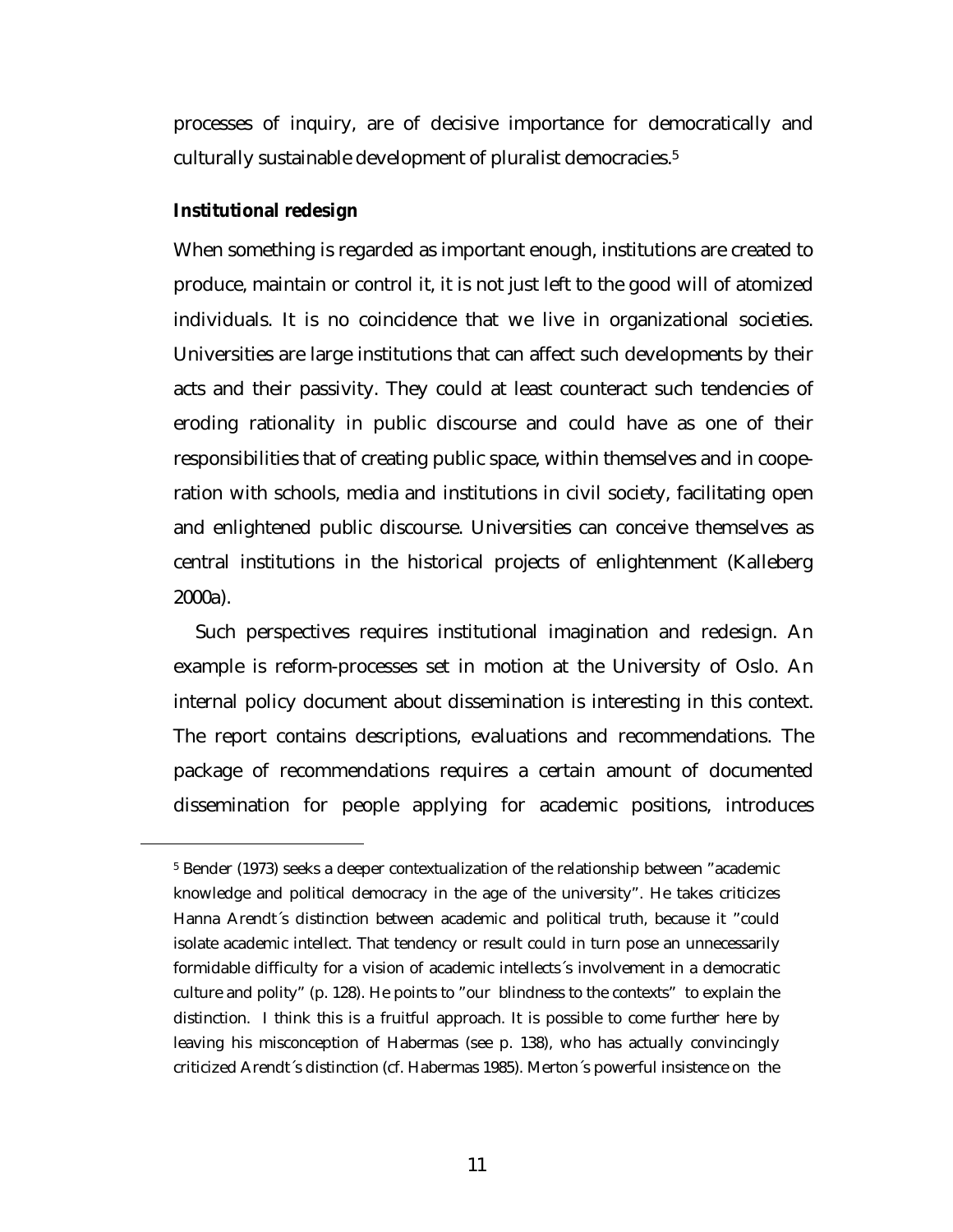<span id="page-11-0"></span>dissemination practices into higher grade studies, suggests different forums for dissemination and public discourse - within the university itself and in cooperation with schools, mass media and other institutions in civil society increases the sum of money for the University's annual prize for dissemination, introduces improvements of the regular documentation of this activity, suggests ways of stimulating more research on actual dissemination and makes academic leaders (especially the 66 chairpersons, 8 deans and one rector) responsible for the regular dissemination in their respective units (UiO 1999).

#### **4. Inquiry as public discourse: External or internal requirement?**

Is dissemination an external requirement, for example imposed by state authorities or an external board of directors? Or is it-or could and should be- an integral part of disciplines and their processes of inquiry? I think it is an integral part. But how can we argue for this position? If we focus on Scandinavian, German and North-American traditions, one can look at actual scientific traditions and how this relationship actually has been perceived and practiced (see e.g. Slagstad 1998, Brunkhorst 1987, Bender 1992). One can also look at principled arguments within theory of science about this connection. (Or arguments that can be made by reconstructing fertile traditions). Within the longer traditions of German "idealism" (from Kant to Habermas), American "pragmatism" (from Peirce and Dewey to Putnam) and Norwegian "folkedannelse"6 (from Sundt to Aubert and Skjervheim) there are to be found good arguments.

internal connection between science and democracy (both adhering to universalism) can also be further developed in this context.

<sup>6</sup> Language-wise easiest to translate into German: *Volksbildung*, but more similar to early American developments in substance. For some of the history of this specific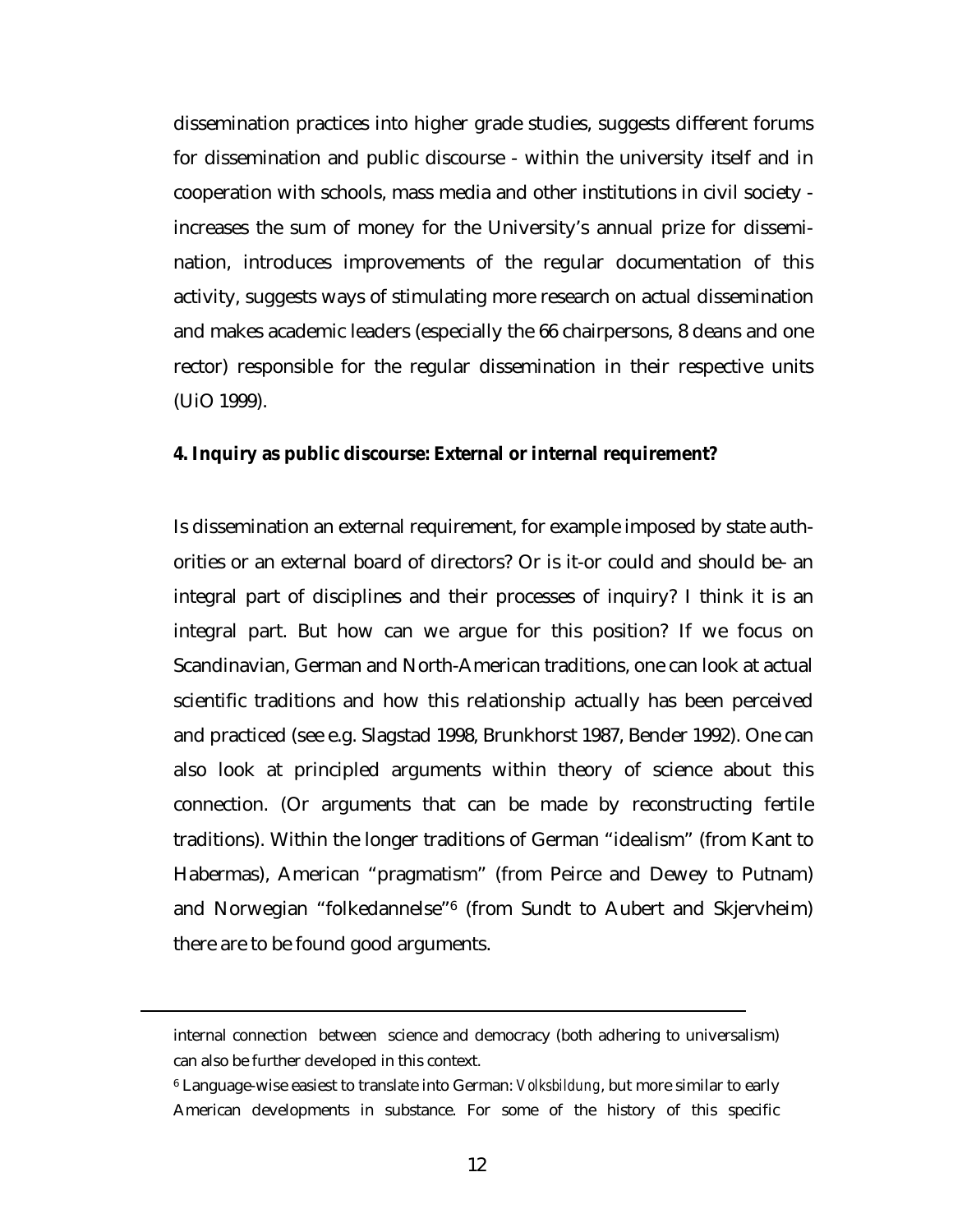The classical argument was given by Kant in the next to last chapter in *Critique of Pure Reason* (1787). Kant developed here some interesting conceptual distinctions that are useful in our context (op. cit. 653- 665; cf., Engelstad et al. 1998:272-73). Kant distinguishes between the "school concept" and the "world concept" of a scientific discipline. The first concept refers to the *esoteric* specialties of a science. In order to move ahead in a scientific field, esoteric specialization is necessary. But disciplines are also *exoteric*. According to Kant they are constituted as part of the "world". He talks about "that in /science/ which everyone necessarily has an interest" in. I take that to refer to our deep-seated, common knowledge-interests in relation to nature, society and culture.7

Kant refers to the "world" (*Welt*) in the meaning of the "public sphere" (*bürgerliche Ôffentlichkeit*), where free and equal citizens participate in processes of opinion- and will-formation, related to common interests, problems and challenges. In this world of public discourse, there are ideally only free and equal participants. According to this interpretation it seems reasonable to claim that from the start science is located in the public sphere. In the last instance science has to legitimate itself, its general themes and approaches, to this broad public forum. According to the logic of this argument, esoteric academic scholars should also contribute as exoteric public intellectuals.

(comparatively spoken) egalitarian and democratic cultural development, cf. Lund 1917, Seip 1975: Ch. V, Høydal ed. 1995, Engelstad et al. 1998: Ch. 11, Slagstad 1998. 7 Focusing on knowledge-constitutive interests, Habermas (1978) has articulated a similar argument, without accepting Kant´s metaphysical and monological assumptions, (for a short presentation, see pp. 301-317).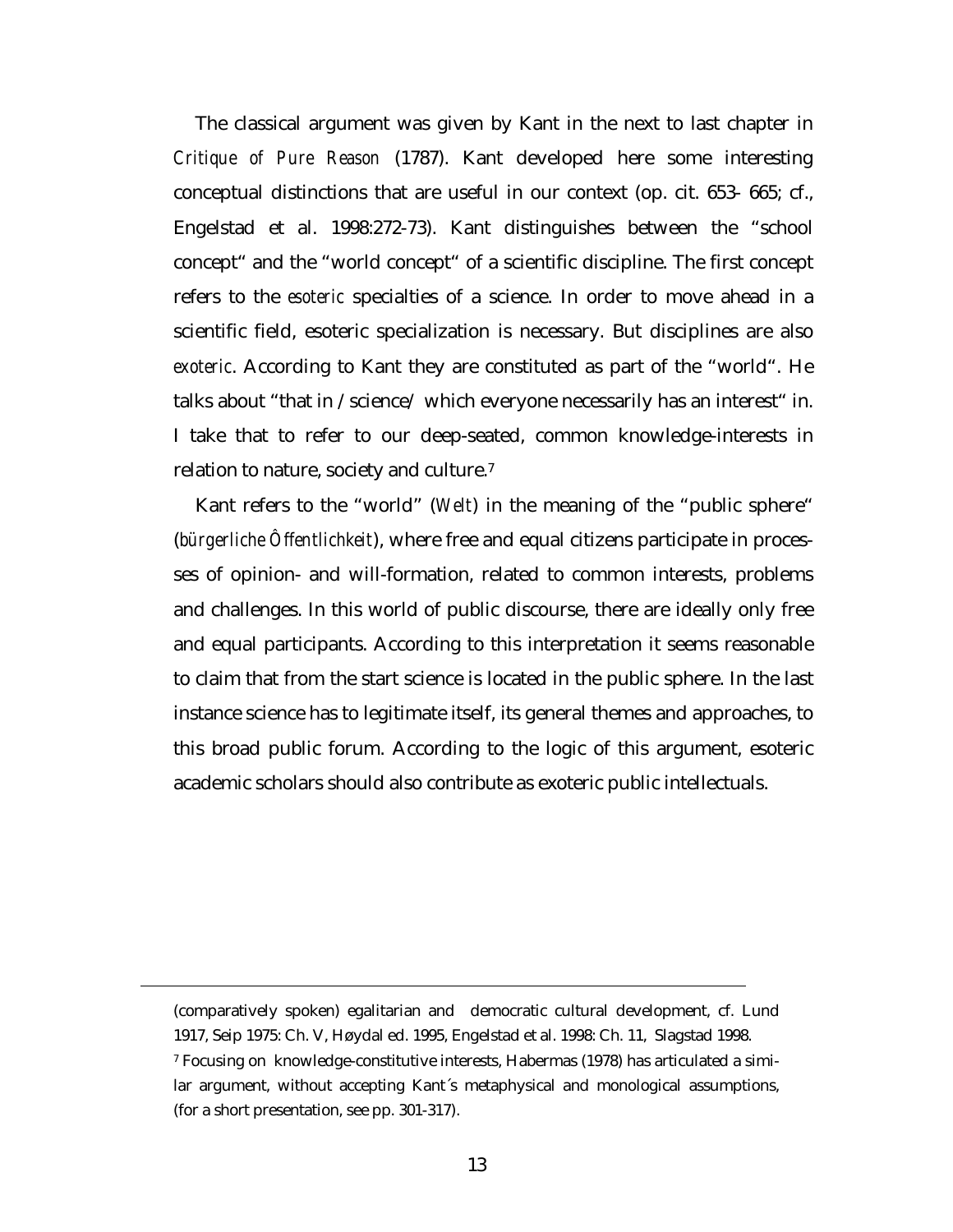# <span id="page-13-0"></span>**Academics and public discourse in liberal democracies: Has the intellectual role become more or less important during the last half century?**

Dissemination and public discourse as wanted in contemporary universities is however a more recent phenomenon. Habermas (1989b: 76,91) notes that the role of the intellectual was established much later in Germany than in France. (And we might add: much later than in Scandinavia and in the US). Such a role was first established in Western Germany during the 1950s and 60s. The members of the "Frankfurt School" were instrumental in this development (cf. Albrecht et al. 1999). Habermas makes the observation that "the intellectual acquires a *specific* role only when he is able to address a public opinion formed by the press and the struggle between political parties. Only in the constitutional state does the political public sphere become the medium of, and serve to reinforce, the process of democratic will-formation" (1989b: 72). Dissemination and public discourse today can not be a plea for some version of platonic kings as governors of society, for example in the form of an intellectual elite enlightening a large, uneducated *populus*. As a modern intellectual in a liberal democracy, the academic participating in public discourse are on the same level as other citizens.8

Even in the most egalitarian of the nations in the north-western corner of Europe during the middle of the 19th century, the passion for enlightenment was mainly thought of as an educational and social elite educating the "lower classes." In Norway, say from the 1830s to the 1870s, it was both a social elite believing in enlightenment because it was useful and a value in

<sup>8</sup> This means that this constellation of institutionalized task for universities in a certain sense is a relatively new phenomenon as far as "democracy" in our contemporary understanding of it is basically a very recent phenomenon, belonging to the  $20<sup>th</sup>$  century (Dahl 1989):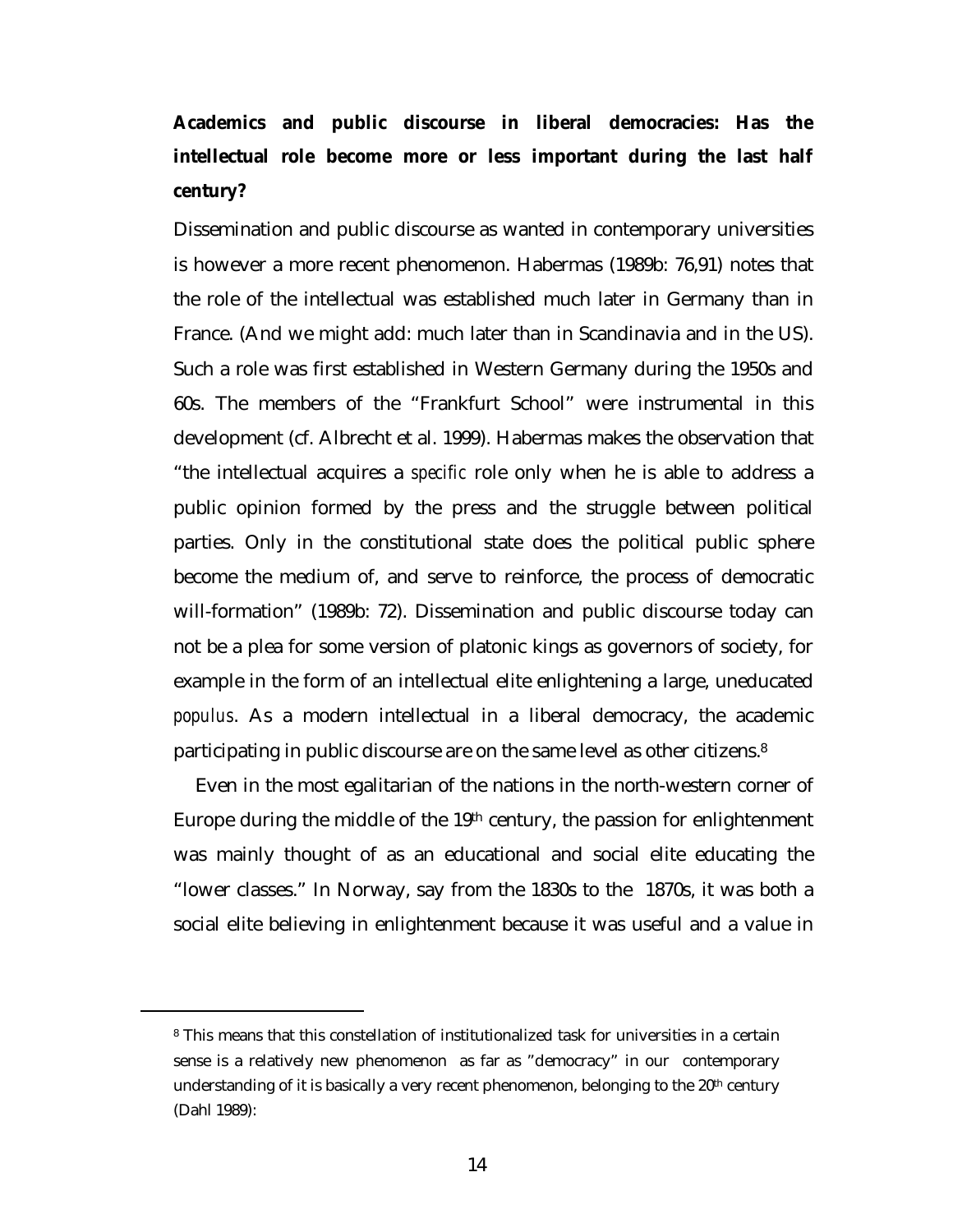itself and an elite that feared the uneducated farmers, having got a strong influence in the political system, could misuse their power.

The enthusiasm for public discourse and debate in civil society so characteristic for young Norwegian academics during the 1960s and 1970s (cf. Kalleberg 1998) was a different type of passion for enlightenment, although it was connected to the classical understanding of publics enlightening themselves. Central in this understanding was the ambition of contributing to the processes of opinion and will-formation in civil society, essentially only coordinated with "the force of better arguments" (Habermas), i. e. processes of opinion and will-formation characterized by egalitarianism and fallibilism. In such processes there are only equal participants. Rawls (1994:214, 383) describes the ambition well: "in a democratic society public reason is the reason of equal citizens....There are no experts", no platonic philosopher-kings not having to defend their own views and not be influenced by listening to others.

The intended audience for dissemination and public discourse, is the laity. I.e. the liberal public. A "lay" person in this context is a person not belonging to the specialized research community. **One increasingly important category in the modern laity in contemporary advanced societies, is made up of academics in other disciplines than the focused one**. It is a basic experience in modern societies that every one of us is a lay person in relation to what actually exists of specialized knowledge in almost all fields of knowledge.

It is possible to argue that dissemination has become less important than 50 or 100 years ago. The reason is that the proportion of the population that has got some higher education has risen in such a dramatic way. If one identifies the laity with the uneducated portion of the society, as Shils (1984:73- 77) seems to be doing, I think we open up for increasingly irrelevant discussions about the intellectual role in today´s capitalist democracies. If the only *raison d´etre* for dissemination was to communicate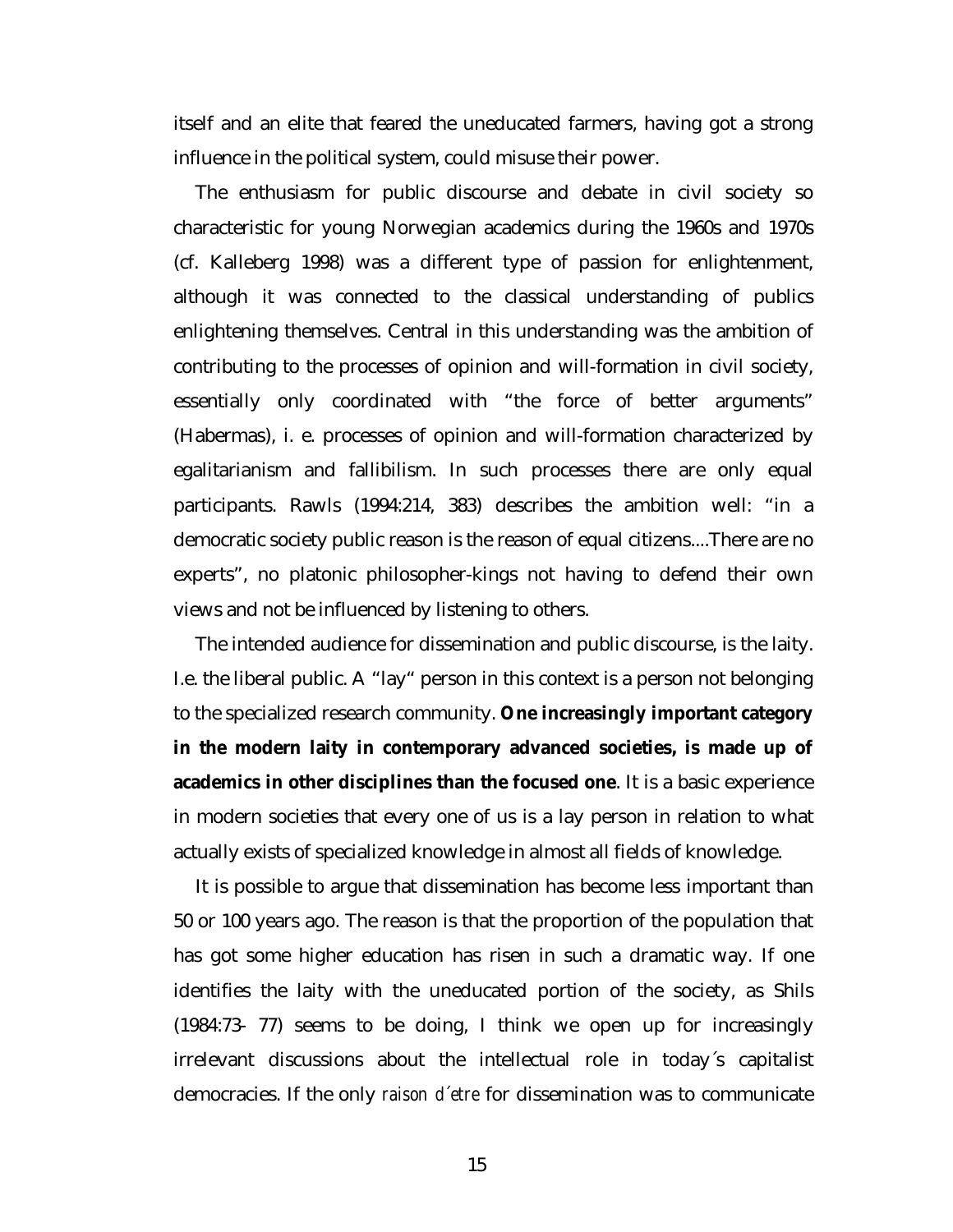to and with people with no higher education, the motive for engaging in it would be much weaker than 50 or 100 years ago.

It is also possible to argue that dissemination and the intellectual role has become more important than, say, 50 or 100 or 150 years ago. The necessity and desirability of dissemination today is primarily based on intellectual problems and challenges in a highly educated population living in specialized, fragmented liberal societies, striving to maintain and develop themselves as competitive economies, deliberative democracies, welfare societies and societies where culture (science, arts, education) is a value in its own right.

The problems and challenges of modern democracies requires integration of knowledge and insights from many fields. We can neither understand nor master ecological problems without the cooperation and coordination of different scientific disciplines, such as political science and biology. This is also the situation in other problem areas. To understand and improve the situation in many problem areas requires an integrated, enlightened understanding, which – in pluralist democracies – can primarily be developed through public discourse; where important parts of such discourse takes place between people trained in different disciplines and active in a large number of roles, general citizen roles included.

Let me just end with some scattered remarks. a) Such publics consisting of specialists from different disciplines can secure an extended form of peercontrol. On some important areas it is easy to see the need for it, as when biologists "popularize" to the rest of us (as a Norwegian biologist recently did) that "biological research shows that the institutionalization of equality between men and women is against nature." He clearly could have gained essentially in argumentative strength after some contacts with social antrophologists. b) Such publics, to my experience, are excellent for dissemination out of the university. When a biologist is able to get a social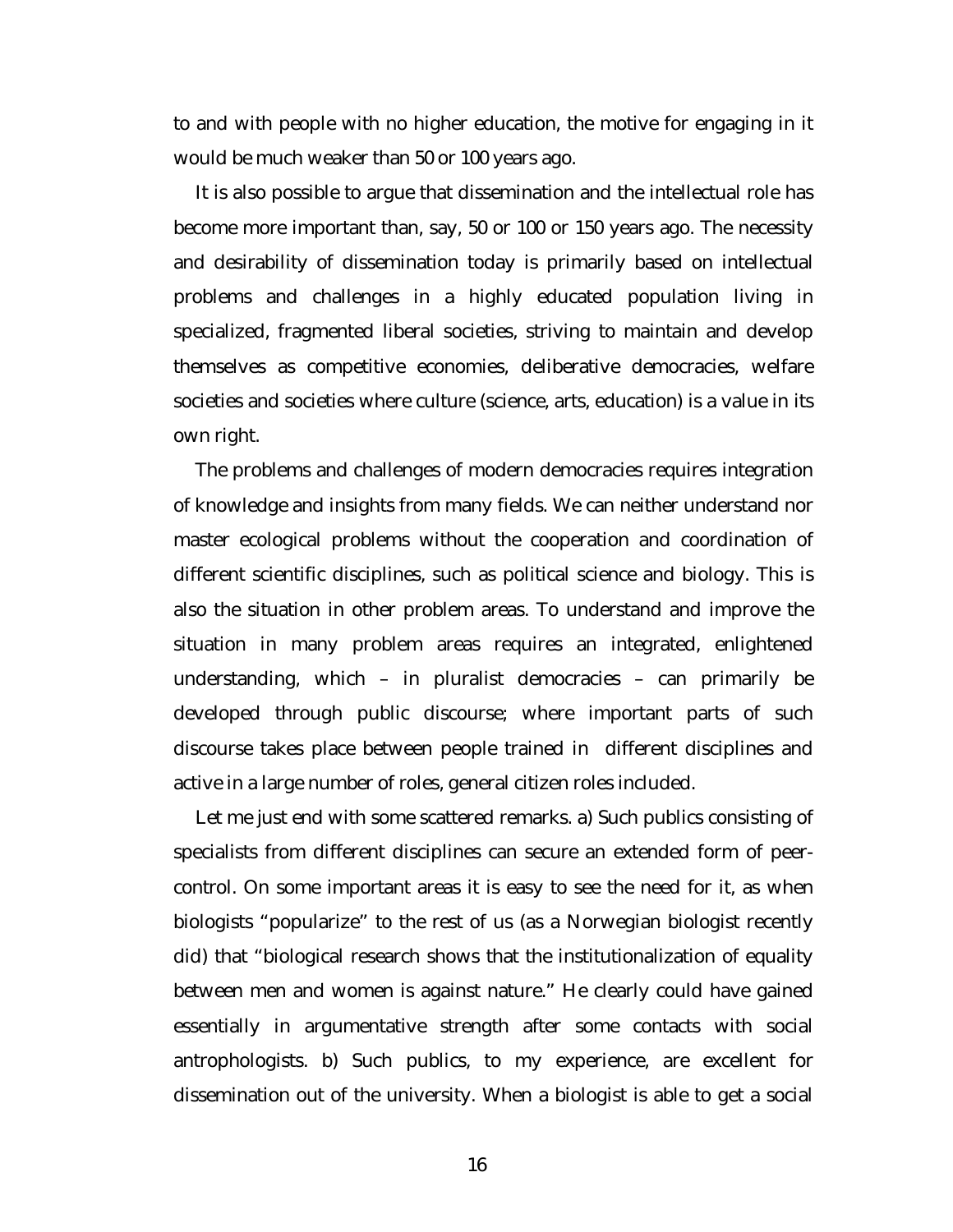<span id="page-16-0"></span>researcher to understand an argument, the main work for general dissemination is basically done. (And vice versa). c) Such publics may be essential in helping participants create more relevant research questions. d) The lack of contact between specialized disciplines can help us better understand the paradox development in the capitalist democracies: deteriorating quality in the mass media and improved educational quality in the population. The lack of sophistication in the cognitive contacts between specialties is in a sense in accordance with this development. e) With regard to the history of universities, this field can be connected to one of the Humboldtian unities: the unity of all sciences.

#### **References**

- Albrecht, Clemens, G.C. Behrman, M. Bock, H. Homann, F.H. Tenbruck (1999): *Die intellektuelle Gründung der Bundesrepublik. Eine Wirkungsgeschichte der Frankfurter Schule*. Campus Verlag: Frankfurt.
- Aubert, Vilhelm, ed. (1973): "Methods and Theory in Sociology", pp. 72- 109 in *International journal of sociology*, vol. 3, no. 3-4, 1973-74.
- Bender, Thomas (1993): *Intellect and Public Life. Essays on the Social History of Academic Intellectuals in the United States*. The John Hopkins Univeresity Press: Baltimore.
- Bender, Thomas (1997): "Politics, Intellect, and the American University, 1945- 1995", in T. B. and Carl Schorske, eds.: *American Academic Culture in Transition. Fifty Years, Four Disciplines*. Princeton: Princeton University Press.
- Berend, Iván and György Ránki (1982): *The European periphery and industrialization 1780- 1914*. Cambridge: Cambridge University Press.
- Brunkhorst, Hauke (1987): Der Intellektuelle im Land der Mandarine. Suhrkamp Verlag: Frankfurt.
- Clark, Burton (1995): *Places of Inquiry. Research and Advanced Education in Modern Universities*. University of California Press, Berkeley, CA.
- Dahl, Robert A. (1982): *Dilemmas of Pluralist Democracies. Autonomy vs. Control*. New Haven: Yale University press.
- Dahl, Robert A. (1989): *Democracy and its Critics*. New Haven: Yale University Press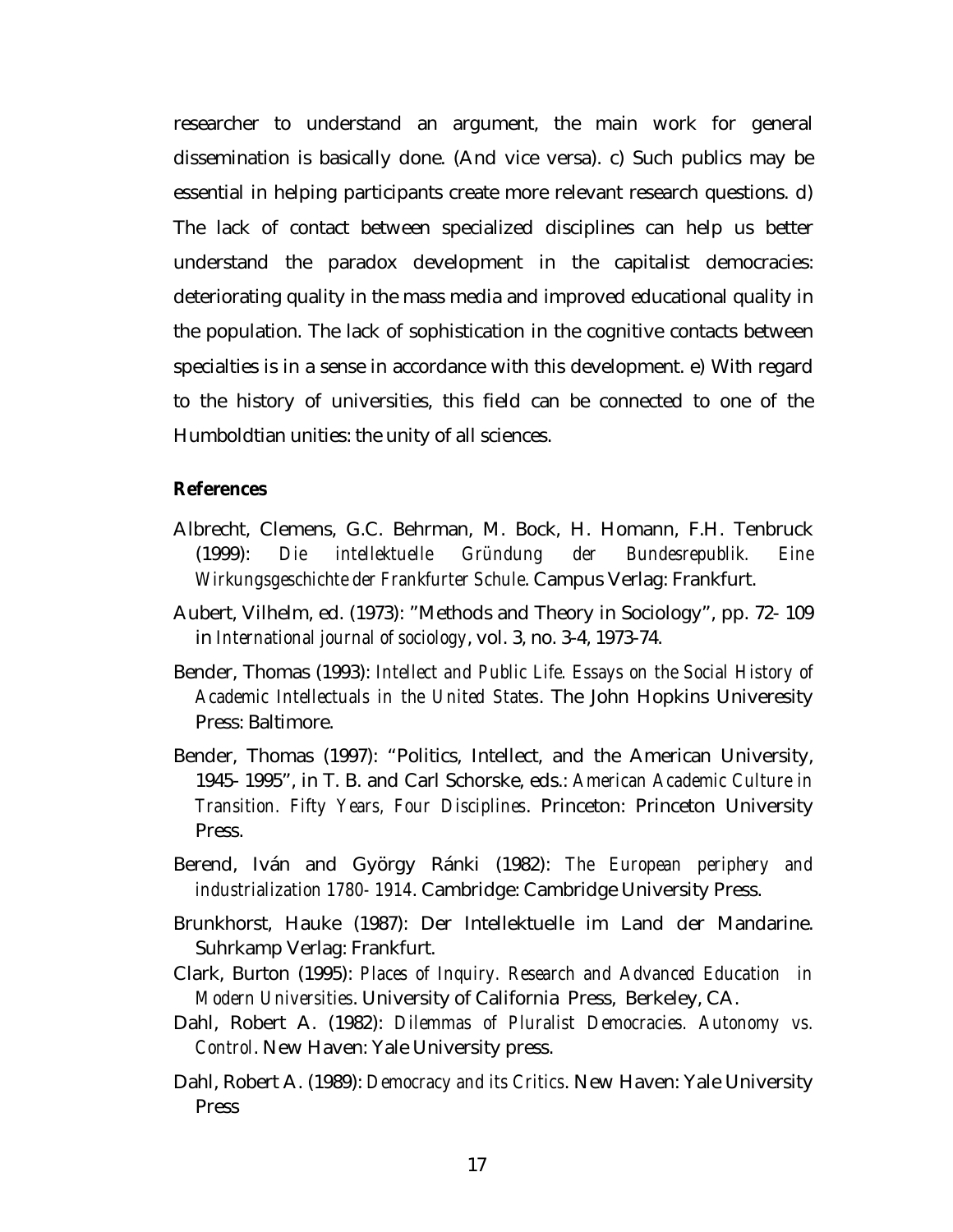- Engelstad, Fredrik, C.E. Grenness, R. Kalleberg, R. Malnes (1998): *Samfunn og vitenskap*. *Samfunnsfagenes fremvekst, oppgaver og arbeidsmåter*. Oslo: Ad Notam Gyldendal.
- Forland, Astrid (1996): "Universitetet i Bergens historie 1946-1996", pp. 189- 546, 570-605 in Astrid Forland and Anders Haaland*: Univeresitetet i Bergens historie*. Vol. 1. Universitetet i Bergen, Bergen.
- Habermas, Jürgen (1978): *Knowledge and Human Interests*. London: Heineman.
- Habermas, Jürgen (1981): «Die deutschen Mandarine» (1971), pp. 458- 468 in *Philosophish-politische Profile*. Frankfurt am Main: Suhrkamp.
- Habermas, Jürgen (1985): "Hanna Arendt: On the concept of Power", pp. 173-190 in J. H.: *Philosophical-Political Profiles*. MIT-Press, Cambridge, Ma.
- Habermas, Jürgen (1989a): «The Idea of the University: Learning Processes», in J. H.,*The New Conservatism. Cultural Criticism and the Historians Debate*. MIT Press, Cambridge, Mas., pp. 100- 127.
- Habermas, Jürgen (1989b): «Heinrich Heine and the role of the Intelectual in Germany», in J. H.,*The New Conservatism. Cultural Criticism and the Historians Debate*. MIT Press, Cambridge, Mas., pp. 71- 99.
- Habermas, Jürgen (1996): "Modernity: An Unfinished Project", pp. 38-55 in M. P. d´Entréves, S. Behhabib eds*.: Habermas and the Unfinished Project of Modernity*. Polity Press.
- Høydal, Reidun red. (1995): *Nasjon-region-profsjon. Vestlandslæraren 1840- 1940*. KULTs skriftserie nr. 45, NFR, Oslo.
- Kalleberg, Ragnvald (1998): «Studenter i det sivile samfunn: et perspektiv på norske studentopprørere», pp. 52- 86 in Hjeltnes (ed.), *Universitetet og studentene. Foredrag fra en nordisk konferanse om studenthistorie*. Forum for universitetshistorie, Skriftserie nr. 4, Universitetet i Oslo.
- Kalleberg, Ragnvald (2000a): "Universities: Complex Bundle Institutions and the Projects of Enlightenment", pp. 219-255 in *Comparative Social Research*, vol. 19. JAI-Press, Stamford, Connecticut.
- Kalleberg, Ragnvald (2000b): "´The most important task of sociology is to strengthen and defend rationality in public discourse´. On the sociology of Vilhelm Aubert". *Acta Sociologica*, no. 4.
- Kant, Immanuel (1787): *Critique of Pure Reason*. London: Macmillan, 1929.
- Kyvik, S. (1994): "Popular Science Publishing", pp. 143- 153, *Scientometrics*, Vol. 31, No. 2.
- Lipset, Seymour M. (195 ): *Political Man*.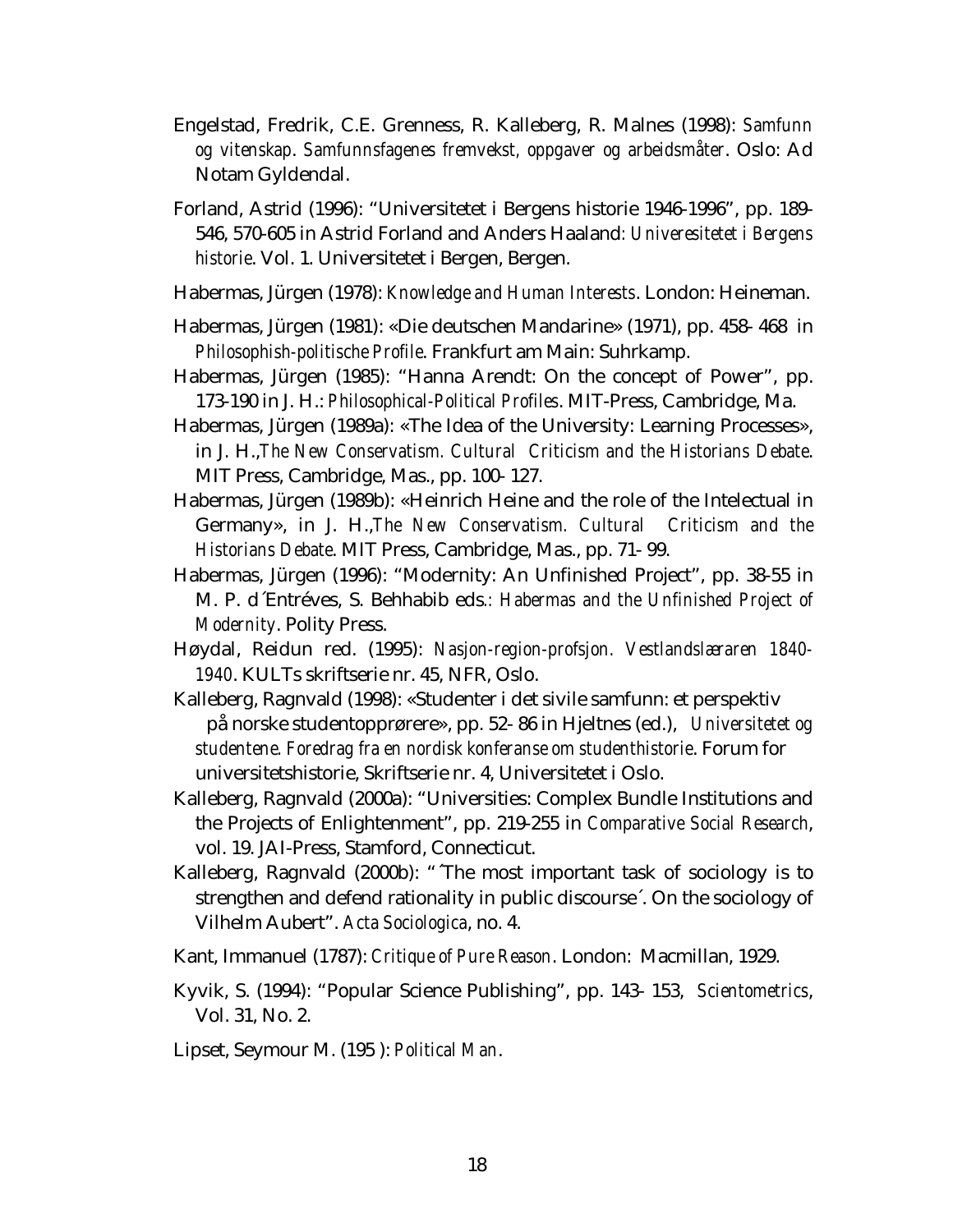- Lunde, Hjørdis (1917): *Eilert Sundt som folkelærer*. Det Mallingske Bogtrykkeri, Kristiania.
- Merton, Robert K. (1968): *Social Theory and Social Structure*. New York: The Free Press.
- Merton, Robert K. (1973): *The Sociology of Science. Theoretical and Empirical Investigations*. Chicago: University of Chicago Press.
- Merton, Robert K. (1976): *Sociological Ambivalence and Other Essays*. New York: The Free Press.
- Nelkin, Dorothy (1995): *Selling Science. How the Press Covers Science and Technology*. W. H. Freeman and comp.: NY.
- Parsons, Talcott and Gerald Platt (1973): *The American University*. Cambridge, MA: Harvard University Press.
- Parsons, Talcott (1977): *The Evolution of Society*. Englewood Cliffs, NJ: Prentice Hall.
- Seip, Anne Lise (1975): *Vitenskap og vrkelighet. Sosiale, økonomiske og politiske teorier hos T. H. Aschehoug 1845 til 1882*. Gyldendal Norsk Forlag, Oslo.
- Shinn, Terry, Richard Whitley eds. (1985): *Expository Science: Forms and Functioins of Popularisation*. D. Reidel Pub. Comp.: Dordrecht.
- Slagstad, Rune (1998): *De nasjonale strateger*. Oslo: Pax.
- Rawls, John (1994): *Political Liberalism*. New York: Columbia University Press.
- Shils, Edward (1984): *The Academic Ethic. The Report of a Study Group of the International Council on the Future of the University*. Chicago: University of Chicago Press.
- University of Oslo (=UiO 1999): *En ny formidlingspolitikk*. Innstilling fra en utredningsgruppe oppnevnt av Universitetsdirektøren. Oslo, June 1999.
- Voss, L. H. van (1998): "The Cradle of Capitalism: The North Sea (/Baltic) Basin as an Early Modern Macro Region", pp. 1- 31, *Comparative Social Research*, vol. 17.